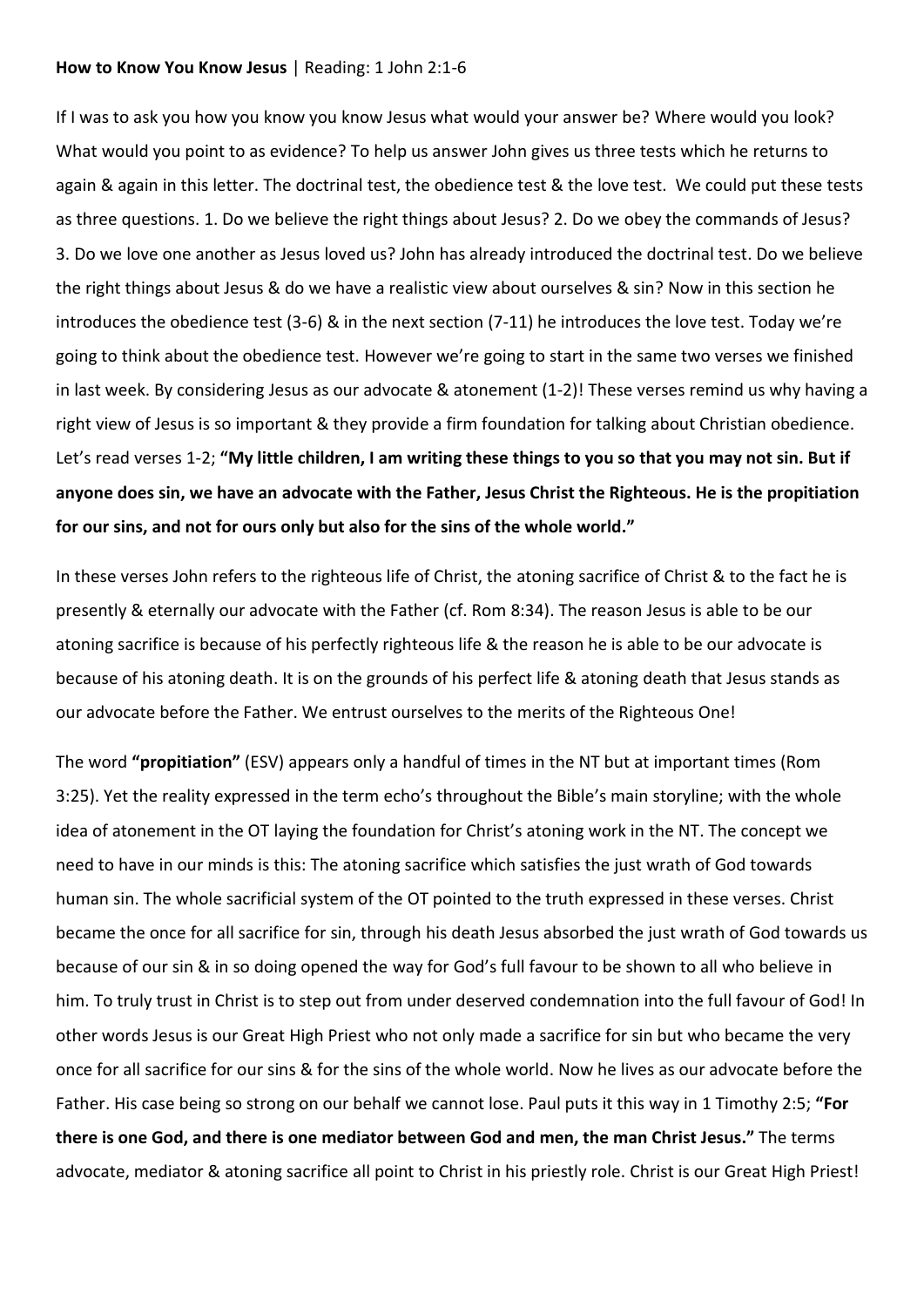Now with that said here is the thing we need to understand & what John goes on to say helps enforce the point I'm going to go on & make here. When we take verses 1-6 together we can come to no other conclusion. Before I make the point let me read what John says next (v3); **"Now by this we know that we know Him, if we keep His commandments."** By this we know that we know who? Our advocate & propitiation, Jesus Christ the Righteous One! We know that we know him if we keep his commandments John says. So there are two inseparable sides to Authentic Christianity: trusting in the atoning blood of Christ & obeying his commandments. One is the solid foundation of our salvation & the other is the solid evidence of our salvation that shows we actually really do know & trust him!

## **1. A WHOLE CHRIST**

Down through the centuries Christian's have understood this truth in this way. In the OT they had prophets, priests & kings leading God's people. Each of these roles was distinctive yet each of these roles pointed to Christ & found their completion in Christ. So in the NT Jesus becomes our ultimate Prophet, Priest & King. To understand who Christ is to the Christian we need to see, know & trust him in all his offices. He comes not only as Priest but as Prophet, Priest & King. It is a three in one deal & it is all or nothing.

Here is the thing about trusting & following Jesus, you either trust & follow him as he is or you don't trust & follow him at all. You cannot trust only a part of him; you cannot know him as Saviour & not know him as Lord. As John says plainly in verse 4; **"Whoever says "I know him" but does not keep his commandments is a liar, and the truth is not in him."** To truly know Christ is to embrace every part of Christ, Christ in all his offices, Christ as Saviour & Lord; his person & his work, his atoning work & his commandments for Christian living. To embrace only one aspect or office of Christ is to fashion a little christ in our image. Many want a Saviour but not a Lord. Many want a little saviour who only exists to save, serve & bless them but they do not want a prophet who confronts sin in them & speaks reality into their lives & they do not want a King who commands them & rules over their wishes & whims.

Puritan writer Thomas Brooks says it this way; *"The terms upon which God offers Christ in the gospel are these, namely, that we shall accept of a whole Christ with a whole heart."* I think his words sum up well John's words in these verses. Christ himself comes & offers himself to us as prophet, priest & king not as prophet, priest or king. In these 6 verses John holds up a whole Christ as Thomas Brooks puts it & if we are to be Authentic Christians we have to place our trust in a whole Christ with our whole heart.

John is making clear that we can know that we know Jesus Christ, the Righteous One – he who is the propitiation of our sins & therefore our Advocate – if we keep his commandments. Isn't that very striking? Then he goes on & says the exact same thing from the opposite angle in verse 4; **"Whoever says "I know him" but does not keep his commandments is a liar, and the truth is not in him."** Here is what John is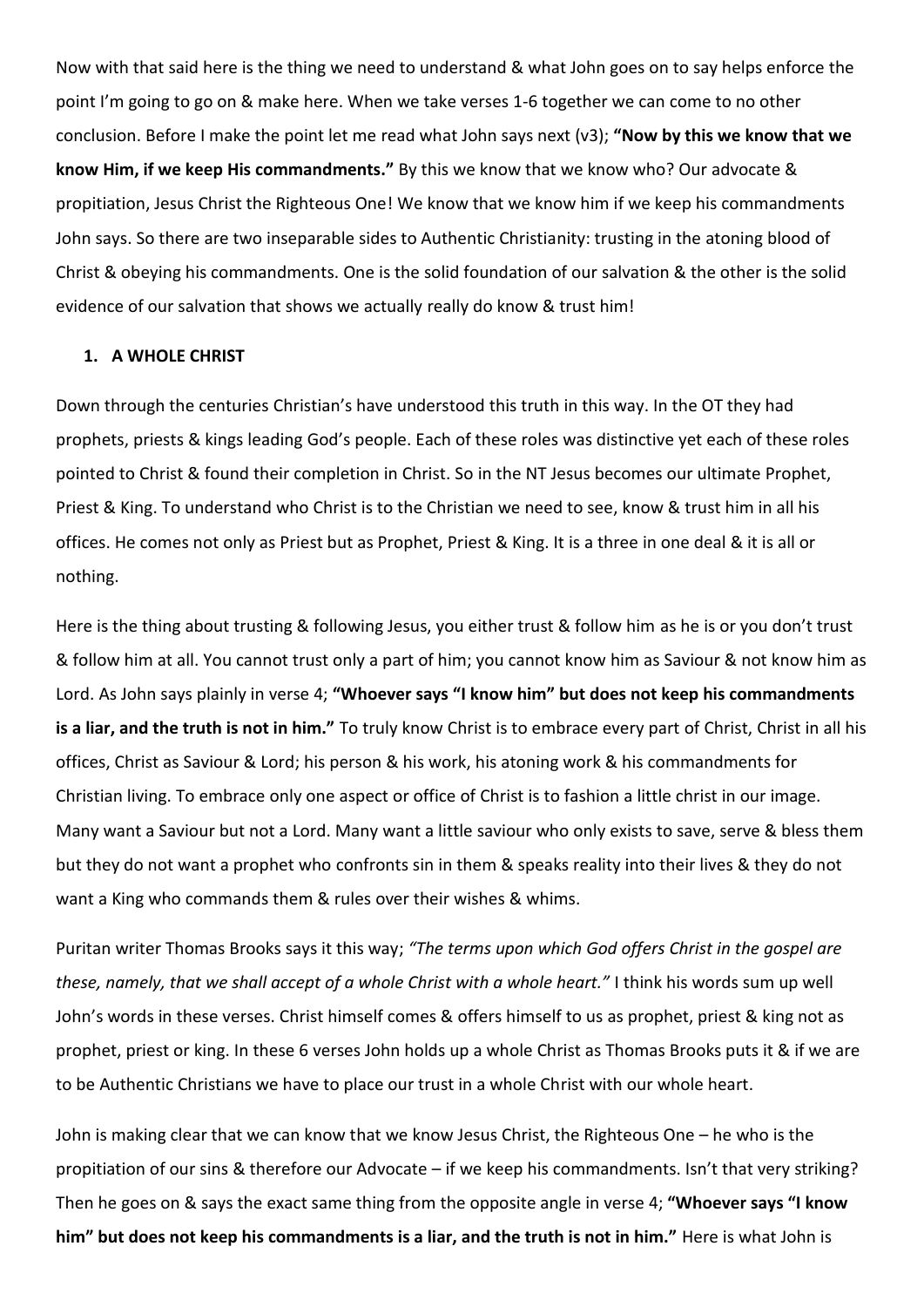saying. He is saying you cannot claim Christ as your atonement & advocate if you do not keep his commandments. In other words you either know him as Saviour & Lord (as Prophet, Priest & King) or you do not know him at all. It takes a whole Christ to produce Authentic Christianity!

To preach the gospel properly & with Biblical honesty we must not only preach the benefits of Christ, but the complete person of Christ. Listen again to Thomas Brooks; *"A hypocrite may be willing to embrace Christ as a priest to save him from wrath, from the curse, from hell, from everlasting burning—but he is never sincerely willing to embrace Christ as a prophet to teach & instruct him, & as a king to rule & reign over him. Many hypocrites are willing to embrace a saving Christ—but they are not willing to embrace a ruling Christ, a commanding Christ... A hypocrite is willing to receive Christ in one office—but not in every office; & this is the stumbling stone at which hypocrites stumble & fall, & are broken to pieces... Christ & his offices may be distinguished—but Christ & his offices can never be divided."* John Starke says; *"A nominal Christian finds Christ useful. A true Christian finds Christ beautiful."*

### **2. A WHOLE HEART**

This is a good time to remember that before we get to verses 3-6 John has taught us 1. We cannot claim to be a Christian & walk in darkness. 2. We cannot claim to be a Christian & claim to be sinless – either by claiming we are not inherently sinful or by claiming we have reached perfection. None of these things are true for the Authentic Christian in this life. We struggle with sin but we do not live in sin & when we do sin we have an advocate. John has been very careful to say this first. However with that said he goes on to say this in verses 3-6; **"And we know that we have come to know him, if we keep his commandments. Whoever says "I know him" but does not keep his commandments is a liar, and the truth is not in him, but whoever keeps his word, in him truly the love of God is perfected. By this we know that we are in him: whoever abides in him ought to walk in the same way in which he walked."**

We could sum up what we just read like this: A heart that knows him keeps his commandments, a heart that loves him keeps his word & a heart that abides in him follows his example. In Ezekiel 11:19 God promises that he will give his people an undivided heart as well as a new spirit (NIV). John is telling us what it looks like to have such a heart. John Stott comments; *"True love for God is expressed not in sentimental language or mystical experience but in moral obedience (cf 5:3; John 14:15, 21, 23, 15:10). The proof of love is loyalty."* An undivided heart does not have divided loyalties. Obedience to Christ's commandments & word reflects how much loyalty there is to Jesus is in our hearts.

### **I. A heart that knows him keeps his commandments (3-4)**

Note that it says commandments... In the NT we find commandments for every area of life. We find doctrinal commands, moral commands, social commands, spiritual commands, missional commands.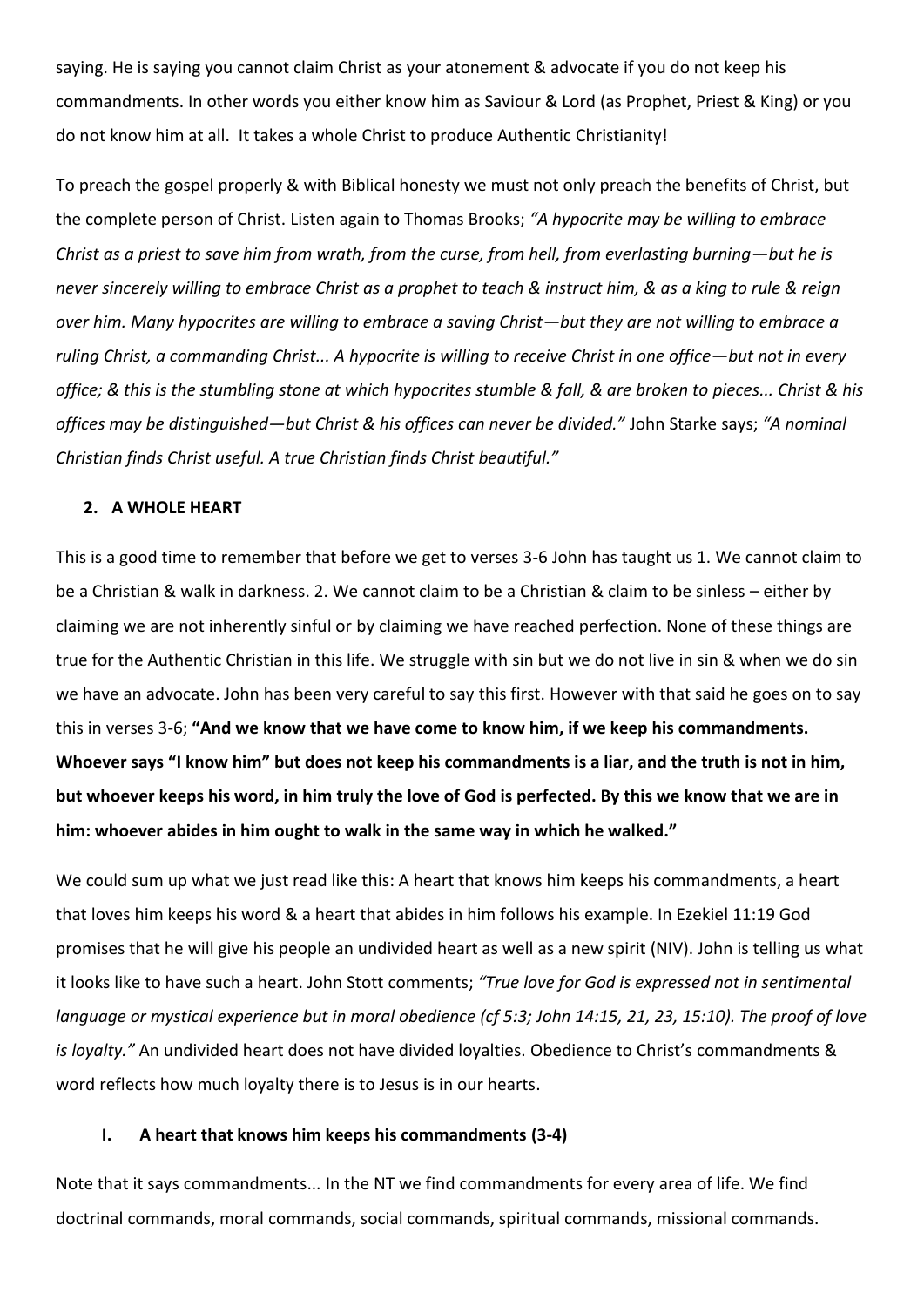These commands can all be summarised under what Jesus said were the first & second greatest commandments. The other commands solidly show us what love for God & others looks like in the Christian life. We are not to pick & choose between the commandments of our Lord Jesus, we are to seek to obey him in every area of our lives; in our relationships, in our finances, in our priorities, in our morality & piety. He has commandments for every realm of life. Obedience to Christ ought to rule over our feelings & preferences in every given moment. We should ask; "what is his will, what would be have us do?" The authentic Christian is not ruled by feelings or preferences but by the commands of Christ. We can allow our feelings & preferences to convince us of all sorts of things, but Christ's commandments are a much more reliable guide - he always knows better than our feelings! Listen to how Thomas Watson puts all this;

*"True obedience is entire & uniform. A good heart, like the needle, points the way in which the loadstone draws. This is one great difference between a child of God & a hypocrite. The hypocrite picks & chooses in religion. He will perform some duties which are easier, & gratify his pride or interest—but other duties he takes no notice of: "Woe to you, scribes & Pharisees, hypocrites! For you tithe mint & dill & cumin, & have neglected the weightier matters of the law: justice & mercy & faithfulness. These things you ought to have done, without neglecting the others." To sweat in some duties & freeze in others—is the symptom of a disordered Christian... This shows that men are not good in truth—when they are good by halves."* You see it's not only that we need a whole Christ we are also called to offer him our whole hearts, our whole lives, our whole obedience. We do so because we trust him to be good & for us...

## **II. A heart that loves him keeps his word (5)**

John then tells us **"whoever keeps his word, in him truly the love of God is perfected."** Love for God is perfected by keeping his word. John goes broader hear. He moves from an aspect of God's word (commandments) to God's word in general. A Christian won't become well grounded & rounded by latching onto only a few favourite Scriptures. We need the whole counsel of God. Our lives are to be aligned, shaped & conformed to God's word. Jesus said; **"If anyone loves me, he will keep my word, and my Father will love him, and we will come and make our home with him. Whoever does not love me does not keep my words. And the word that you hear is not mine but the Father's who sent me."**

We should be like Mary treasuring the words of Jesus in our hearts. The word "keep" conveys the idea of guarding. We should guard Christ's commands & word as precious treasure & as we do our hearts will be strengthened & assured. It is a life of true worship that delights in the commandments & word of God. The thermometer of our passion for Christ, our love for Christ, according to John; is not how emotional we get in a worship service but how committed you are to keeping his word in everyday life. Keeping his word means keeping to it & living it out.